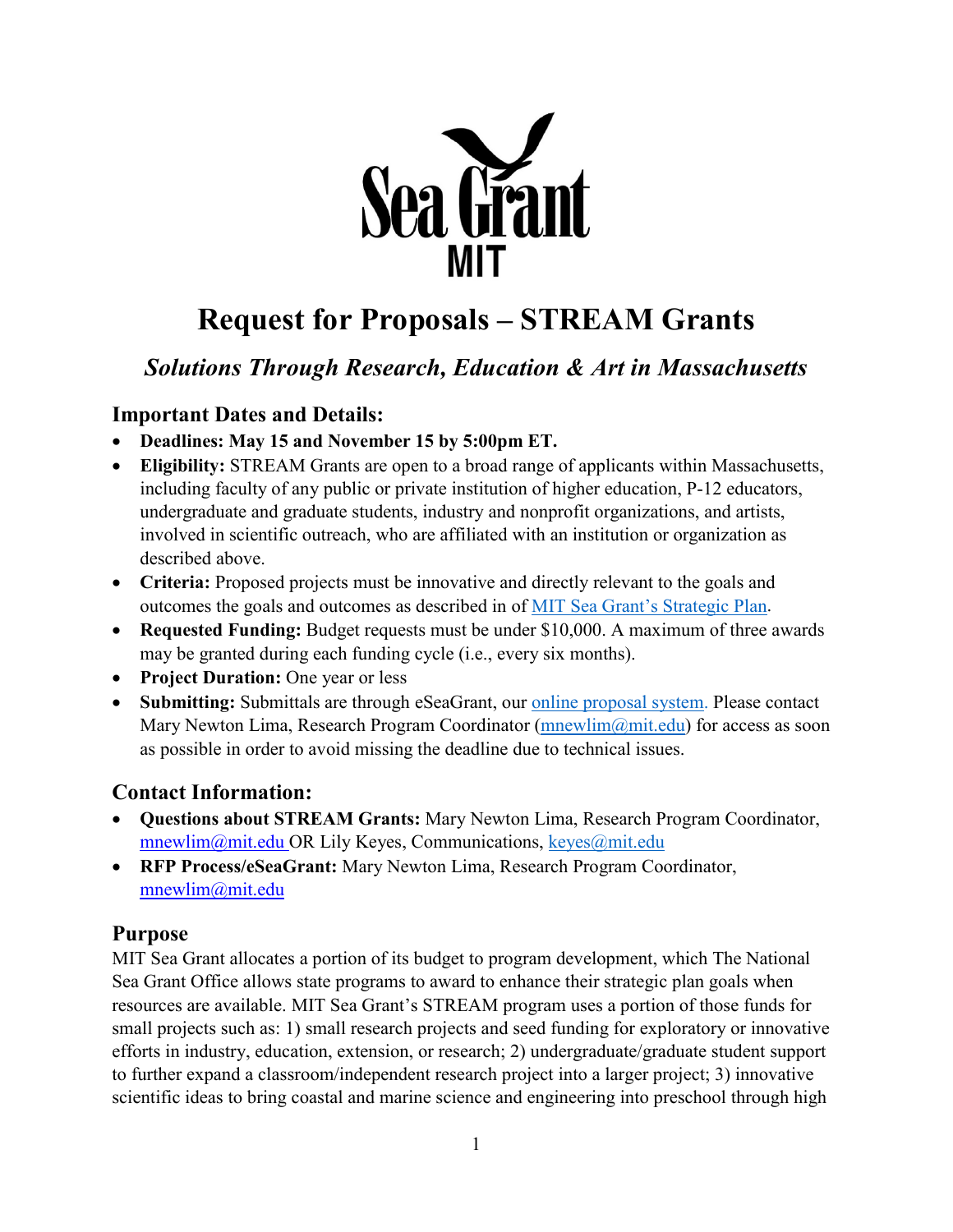school (P-12) classrooms, and 4) rapid response projects, defined as projects for which there is an urgent, immediate need for timely action in response to a current situation or driver tied to the MITSG Strategic Plan. An example would be work that will address challenges caused by the COVID-19 pandemic on the communities that Sea Grant serves. Proposals for use of these funds may also include extension, education, communications, and graduate student support. **Applicants must express how the proposed project will meet the needs and reflect the diversity of Massachusetts coastal communities and other stakeholders, and add value to MIT Sea Grant's research, extension, education, and outreach efforts in the program's current strategic focus areas as outlined in the [MIT Sea Grant Strategic Plan](https://seagrant.mit.edu/wp-content/uploads/2021/03/MITSG_Strategic_Plan_2018_2023.pdf)**.

All proposals meeting the criteria above are welcome. We highly encourage proposals that:

- advance areas of emerging interest (e.g. community resilience, marine debris, microplastics) or focus on other important or potentially important resources and issues;
- explore and/or advance the intersection between coastal marine science and art, especially to P-12 classrooms
- provide innovative approaches to solving problems and leveraging opportunities in resource management, development, or public outreach.
- art proposals that bring science to the public and highlight/support the goals and outcomes as outlined in the MIT Sea Grant Strategic Plan

#### **Award and Deadlines**

STREAM Grants must remain under \$10,000 and be one year or less in duration. While cost share is not required for STREAM proposals, opportunities for matching funds are highly encouraged. Please contact us to discuss possible cost share for your project. STREAM proposals will be considered on a bi-annual basis. Requests should be submitted no later than May 15 and November 15 of any given year. Reviews are planned for January and July. Decisions will be communicated within four to eight weeks of the review.

## **Eligibility**

The following individuals in the state of Massachusetts may submit proposals: faculty of any public or private institution of higher education, P-12 educators, undergraduate and graduate students, artists involved in scientific outreach, and industry and nonprofit organizations. While student-led projects will be funded through a designated faculty member (typically the major advisor), graduate and undergraduate students are encouraged to lead the development and submission of proposals for discrete projects aligned with [MIT Sea Grant's Strategic Plan.](https://seagrant.mit.edu/wp-content/uploads/2021/03/MITSG_Strategic_Plan_2018_2023.pdf)

Direct salary support for individuals from state and federal agencies, tribal, and for-profit and foreign organizations is not allowed; however, non-federal contributions can be counted as matching or in-kind support for the project. This funding can be used for P-12 student and teacher workshop, professional, and field trip costs such as teacher training costs and fees and transportation to and from field trip locations. However, proposals requesting support for travel to or participation in academic workshops, conferences, or existing research will not be considered. Please contact Mary Newton Lima, Research Program Coordinator,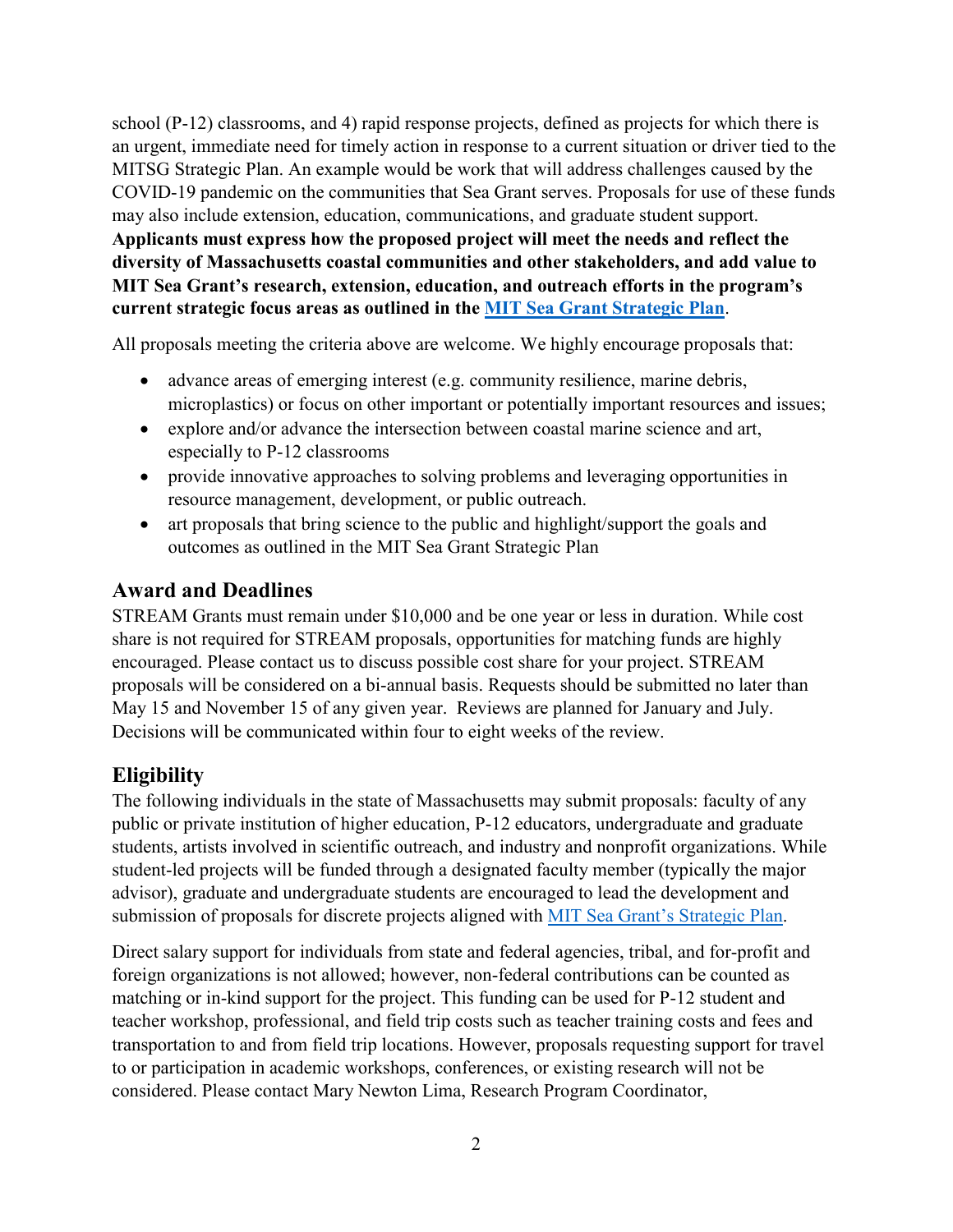mnewlim@mit.edu OR Lily Keyes, Communications, [keyes@mit.edu,](mailto:keyes@mit.edu) if you have any questions.

# **Diversity, Equity, and Inclusion**

The mission of MIT Sea Grant is to promote the sustainable development of coastal and marine resources, connect communities with science, and rise to meet ocean-related challenges. In meeting these challenges through innovative technical contributions and a commitment to both scientific research and outreach to inform communities, we continue to gain understanding about our oceans and coasts as well as our communities. MIT Sea Grant is committed to supporting projects that uphold our cross-cutting principles:

- a. Cultivate Partnerships by integrating the expertise and capabilities of partners from the international, federal, tribal, state, and local communities as well as from academia, nongovernmental organizations and industry.
- b. Enhance Diversity and Inclusion by seeking and welcoming diverse perspectives to enhance cultural understanding and enable the network to pursue its vision and mission with respect to all audiences.

MIT Sea Grant strongly encourages applicants of all ages, races, ethnicities, national origins, gender identities, sexual orientations, disabilities, cultures, religions, citizenship types, marital statuses, education levels, job classifications, veteran status types, and socioeconomic status types to apply. MIT Sea Grant encourages applicants to engage with people from underrepresented racial and ethnic groups, individuals with disabilities and individuals from economically or educationally disadvantaged backgrounds. Applicants should articulate how their project may tie into or have an impact on coastal communities, including people from underrepresented or underserved communities.

# **Proposal Process**

Proposals exceeding \$5,000 should be discussed with MIT Sea Grant prior to submission, however **we strongly encourage all potential applicants to reach out to Mary Newton Lima, MIT Sea Grant's Research Coordinator or Lily Keyes, Communications Specialist via the email seagrantinfo@mit.edu to discuss project ideas prior to preparing application materials.** These individuals can help you understand the focus areas, objectives and goals of the [MIT Sea Grant Strategic Plan](https://seagrant.mit.edu/wp-content/uploads/2021/03/MITSG_Strategic_Plan_2018_2023.pdf) how your idea can best fit into our mission.

Proposals will be submitted to MIT Sea Grant through our online portal, eSeaGrant. More information about the STREAM Grants and instructions on how to access and use eSeaGrant is available [here.](https://seagrant.mit.edu/stream/) Please contact Mary Newton Lima, Research Coordinator, at  $\frac{\text{[seagrantinfo]}{\text{[equation]}}$  to receive your password, and we are happy to provide eSeaGrant tours and other information to any applicants.

Your proposal must follow the outline below. Your references, resumes/CV(s), and budget do not count towards the page limit.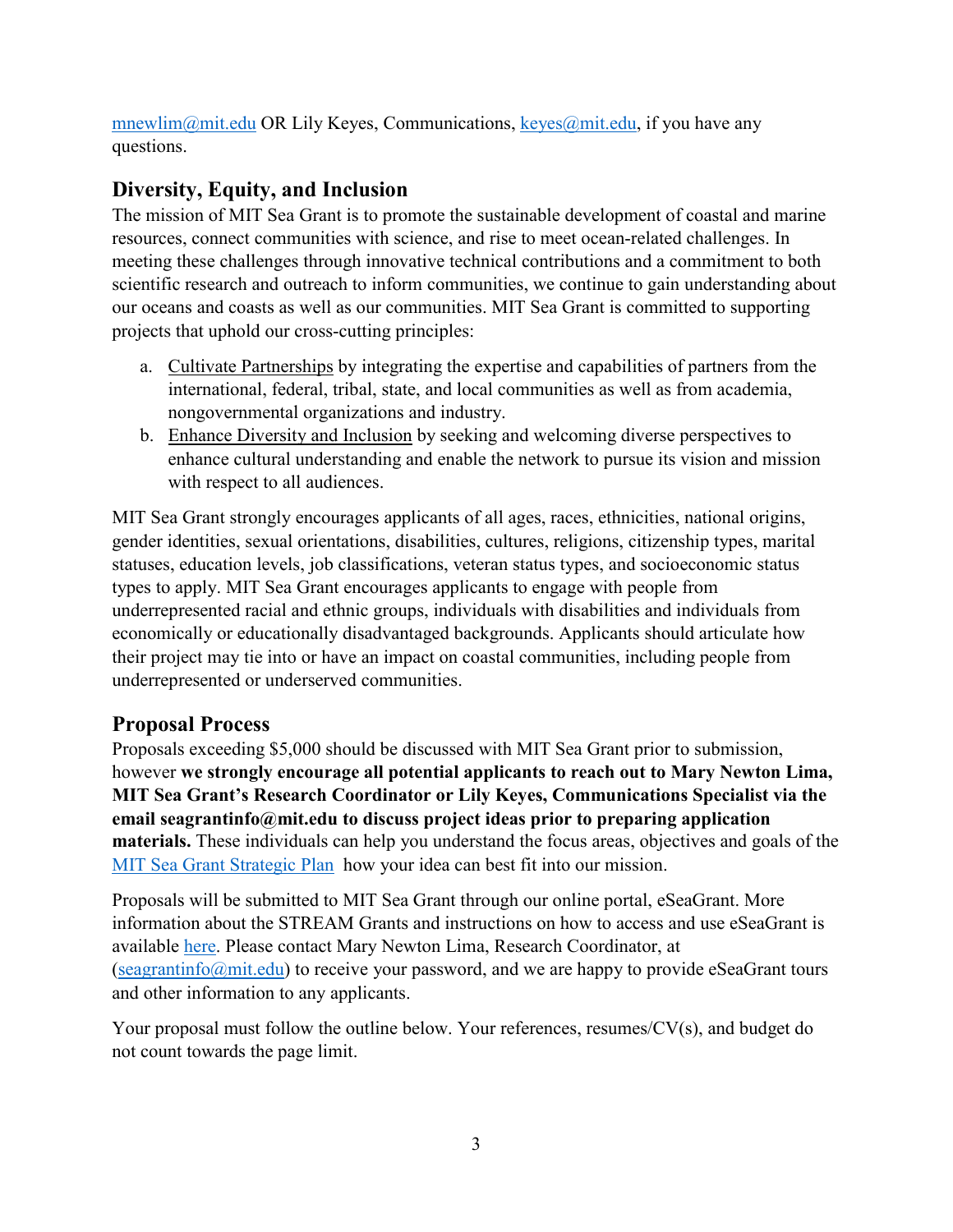#### Application Materials

- 1. *Project Narrative*: In 2-5 pages (12-point type, Times New Roman or equivalent font, singlespaced), please provide clear and concise information to the following sections, and include enough detail below to show innovation and the project's relevance to the MIT Sea Grant [Strategic Plan:](https://seagrant.mit.edu/wp-content/uploads/2021/03/MITSG_Strategic_Plan_2018_2023.pdf)
	- *a. Title/contact information*. Include the proposal title and the name, affiliation, email address, and phone number of the Principal Investigator (PI).
	- b. *Coastal- or marine- related issue or opportunity to be addressed*. Identify the coastal or marine-related problem, field trip, classroom activity, issue or hypothesis requiring this work. If relevant, describe how your project would explore the relationship between art and marine science. You must identify the project's relevance to one or more MIT Sea Grant goals and outcomes as detailed in the MIT Sea Grant Strategic Plan, including how these will be advanced by supporting the proposed work.
	- c. *Objectives*. Provide your specific objectives in a numbered list format.
	- d. *Methods/Approach.* Include a description of how you will achieve your objectives, including lesson plans, field trips, fieldwork, laboratory analyses, or theoretical studies, and the approximate amount of time needed for these activities. If your proposal involves fieldwork, copies of all sampling licenses and permits will be required at the time of proposal submission.
	- e. *Outcomes/Benefits to MA communities/stakeholders.* Describe the potential outcomes or impacts that can be seen and measured, and if the anticipated benefits of the project will have practical applications or if they will lead to new understanding, attitudinal or behavioral changes, economic improvements, increased policy understanding, etc.
	- f. *Diversity, Equity, and Inclusion.* Describe how the proposed activity broadens the participation of individuals from underrepresented groups in STEM fields and how this work will have broader societal impacts on stakeholders from underrepresented or underserved communities.
	- g. *Engagement and outreach:* Proposals must include a plan for meaningful engagement with the identified communities or stakeholders. Outline the project's outreach goals, methods, and how the work will impact or serve specific stakeholders. Please contact Communications Specialist Lily Keyes for additional guidance.
- *2. Personnel and CVs/resume of PI/Student/Educator:* Each resume/CV should be no more than two pages.
- 3. *Budget and budget justification:* The budget must include all costs of the project. **Note STREAM funds may not be used for salary or indirect costs. While cost share (i.e., matching funds) is not required for STREAM proposals, cost sharing opportunities are welcome.** Applicants must budget for all costs of the project, including extension, communications, and outreach activities. MIT Sea Grant's Research Coordinator Mary Newton Lima or the MIT Sea Grant Financial Officers Caroline Johnston (carolin@mit.edu) or Alexis Pappey (apappey $\omega$ mit.edu) are available for any questions you may have regarding the budget.
- *4. Data Management Plan (DMP):* If your project does not include data collection, enter a simple statement such as "This proposal will not generate environmental data. Therefore, a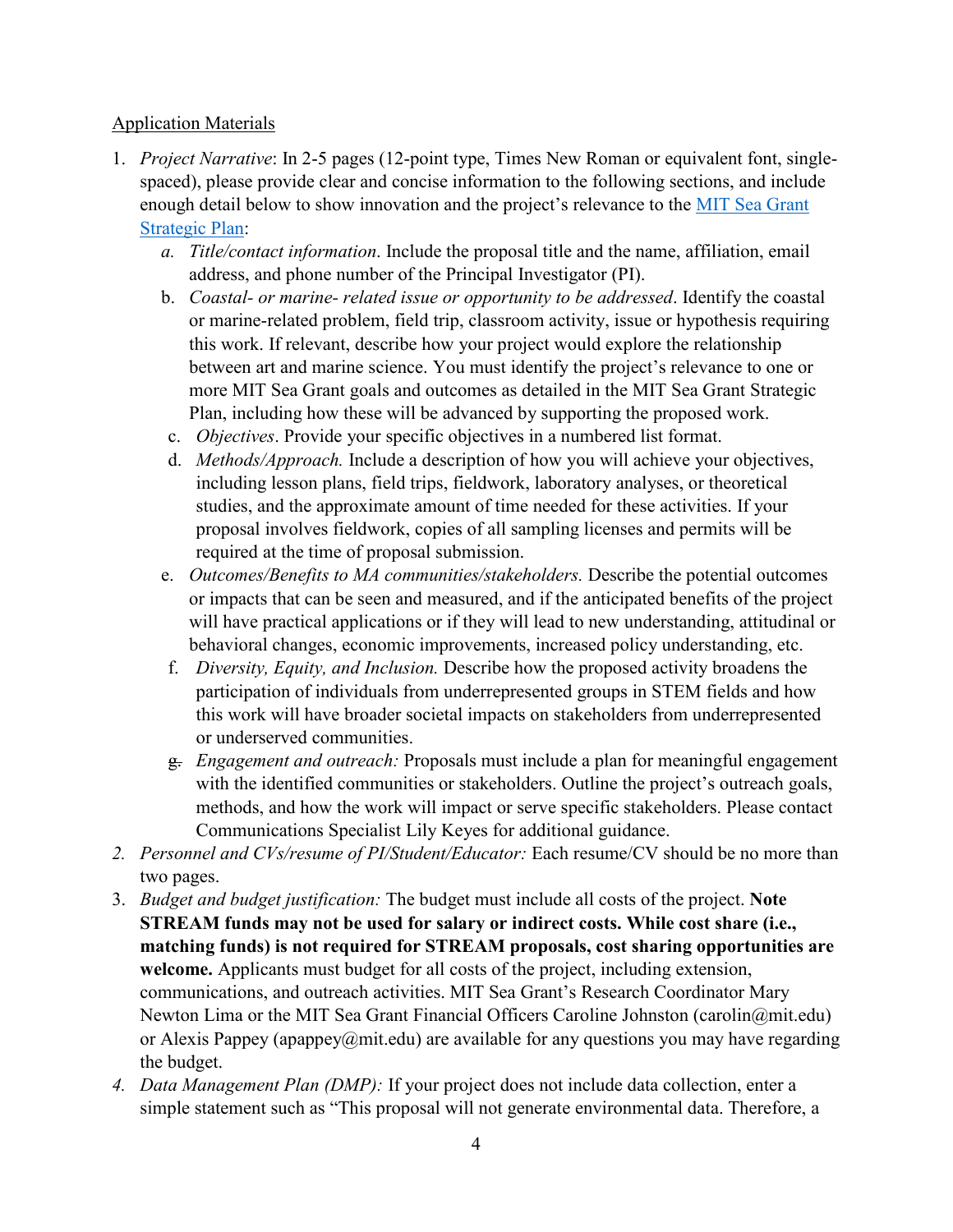Data Management Plan is not required as part of the Proposal." to satisfy the DMP requirement.

If your proposal does include data collection, you will need to create a DMP. The plan must conform to NOAA's Data Sharing Directive for Grants, Cooperative Agreements, and Contracts. If you are unsure what is needed for a DMP please contact MIT Sea Grant's Research Coordinator [Mary Newton Lima](mailto:mnewlim@mit.edu) and she will be glad to help support you in preparing a DMP.

# **Review Process and Evaluation Criteria**

The Research Coordinator and Communications Specialist will coordinate the submission and review process. Proposals will be reviewed and evaluated by the MIT Sea Grant STREAM Review Committee, comprised of MIT Sea Grant staff members who will be chosen to avoid any potential conflict of interest. The Committee will review all proposals on a semi-annual basis after the May 15 or November 15 deadline.

Committee members will evaluate each proposal according to the criteria listed below and assign a rating of High-Medium-Low for each criterion. The Committee will then meet to discuss the proposals and arrive at a ranking of proposals for funding relative to the criteria scores.

The following criteria will be used in evaluating the proposals:

- Alignment with MIT Sea Grant Strategic Plan's Goals and Objectives
- Innovation and relevance to emerging issues
- How your projects will positively impact the targeted community, general public, or stakeholders. This should specify who will benefit from the project (e.g. classroom, group, community) and what will be improved as a result (e.g. knowledge, skills, habitat).
- Timeliness and urgency of the proposed activity
- Potential to leverage other funds
- Proof of concept for further development
- Commitment from other partners
- Fostering relationships within the targeted community

Timing of decisions, distributions, and amount available must align with the MIT Sea Grant Plan and its priorities, goals, and outcomes.

The final decision will be made by the MIT Sea Grant Director and communicated by the MIT Sea Grant Research Coordinator, and will provide a summary of the Committee's review whether the proposal is funded or not. It is expected that funding recommendations will be communicated to applicants within four to eight weeks of the Review Committee's meeting; however the process may take longer, especially for those proposals requiring NEPA review.